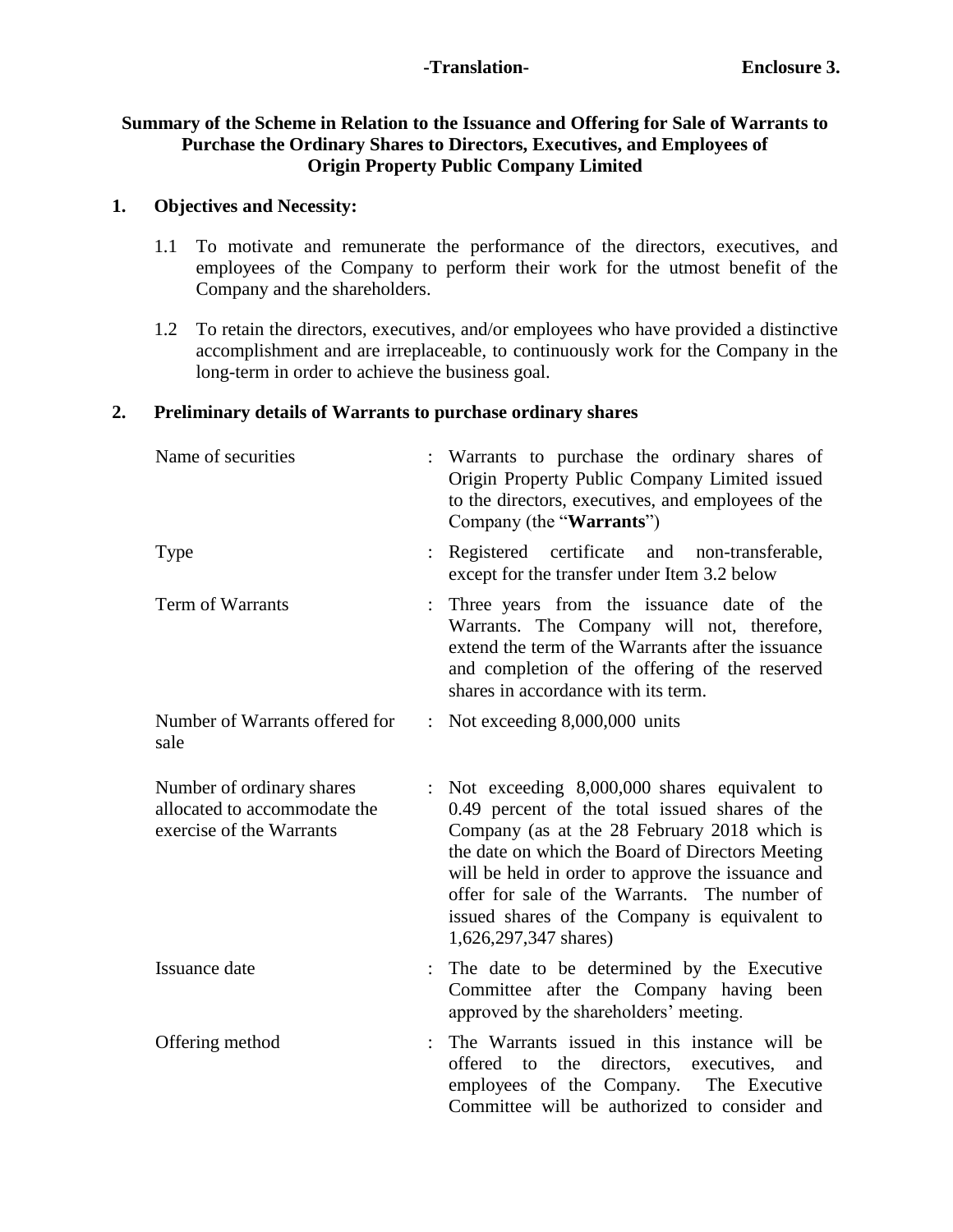allocate the Warrants under the criteria, conditions, and methods specified by the shareholders' meeting.

Offering price per unit : Baht 0 (Zero Baht)

Exercise ratio : One unit of Warrant for 1 ordinary share, unless the ratio is changed according to the provision on the adjustment of terms and conditions of the Warrants.

Exercise price : Baht 19.0980 per share unless the exercise price is changed according to the provisions on the adjustment of terms and conditions of the Warrants. The exercise price is not lower than 90 percent of the market price in accordance with the Notification of the Office of the Securities and Exchange Commission No. SorChor. 39/2551 Re: Calculation of Offer Price of Securities and Determination of Market Price for Consideration of Offer for Sale of Newly-issued Shares with low price.

> 'Market price' means the weighted average of the Company's ordinary share price trading on the Stock Exchange of Thailand (the "**Stock Exchange**") for 15 consecutive trading days prior to the date on which the Board of Directors Meeting resolves to propose the agenda item in relation to the issuance of the newly-issued ordinary shares to the shareholders meeting for its approval of the issuance and offer for sale of the Warrants, namely the period from 7 February to 27 February, equivalent to Baht 21.2200 per share.

- Reasons and appropriateness for price determination : The exercise price is appropriate even though the offered price is higher; it is close to the market price of the shares during the period of 15 consecutive trading days prior to the date of Board of Directors Meeting No. 2/2018 which was held on 28 February 2018, i.e. equivalent to Baht 19.0980 per share.
- Conditions to exercise and exercise period : In the case that the directors, executives, and employees fail to exercise the rights under the Warrants as specified in Item 3.2.2, the Warrant Holder may exercise the right to purchase the newly-issued ordinary shares of the Company on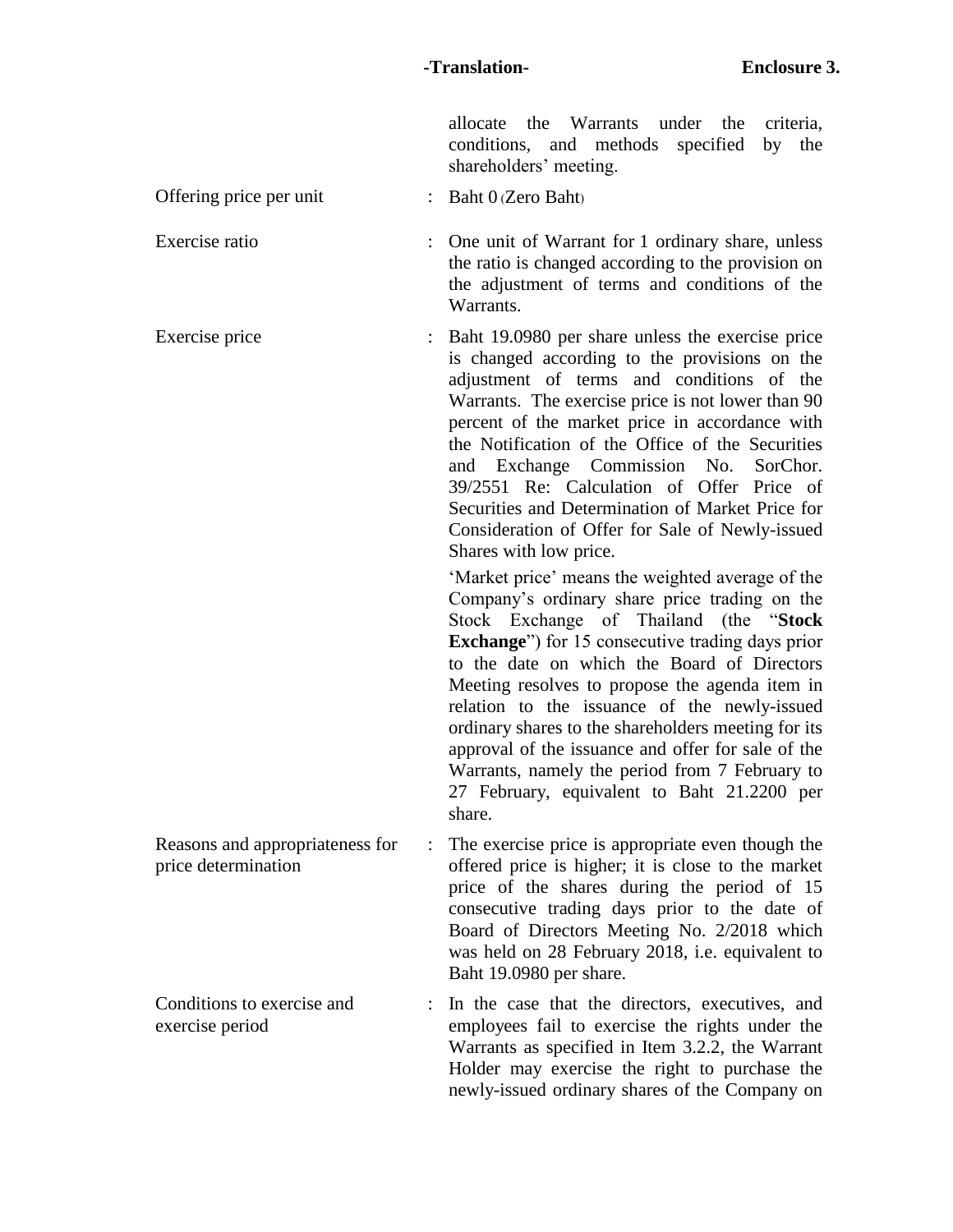the Exercise Date during the six months following the issuance date of the Warrants.

"**Exercise Date**" means the last business day of every 6 months period during which the Warrant Holder may exercise the rights under the Warrants on the date in the following 6 months after the issuance date of the Warrants.

First Exercise Date is the last business day of the first month after the six-month period from the issuance date of the Warrants. The last exercise date will be the period of 5 business days before the Warrants reach the 3 years term from the issuance date of the Warrants.

| Month from the<br>issuance date | Right can be exercised<br>up to<br>(percentage of the<br>Warrants allocated |
|---------------------------------|-----------------------------------------------------------------------------|
| 4 <sup>th</sup>                 | 5 percent                                                                   |
| 10 <sup>th</sup>                | 10 percent                                                                  |
| 16 <sup>th</sup>                | 25 percent                                                                  |
| 22 <sup>th</sup>                | 50 percent                                                                  |
| 28 <sup>th</sup>                | 75 percent                                                                  |
| 34 <sup>th</sup>                | 100 percent                                                                 |

The Warrants remaining from the exercise or not be exercised on the Exercise Date may be carried forward to the following Exercise Dates for the whole term of the Warrants. Nevertheless, if the term of the Warrants has expired, any Warrants remaining from the exercise will be cancelled and cease to be in effect.

"**Business Day**" means a business day of the Company.

Period for notification of the intention to exercise the Warrants

: The Warrant Holders who wish to exercise the right to purchase the ordinary shares of the Company shall declare the intention to exercise the right between 09.00 hrs. to 15.00 hrs. on one of the 5 business days prior to each Exercise Date. With the exception of the last Exercise Date, the Warrant Holders shall declare their intention during the 15 business days prior the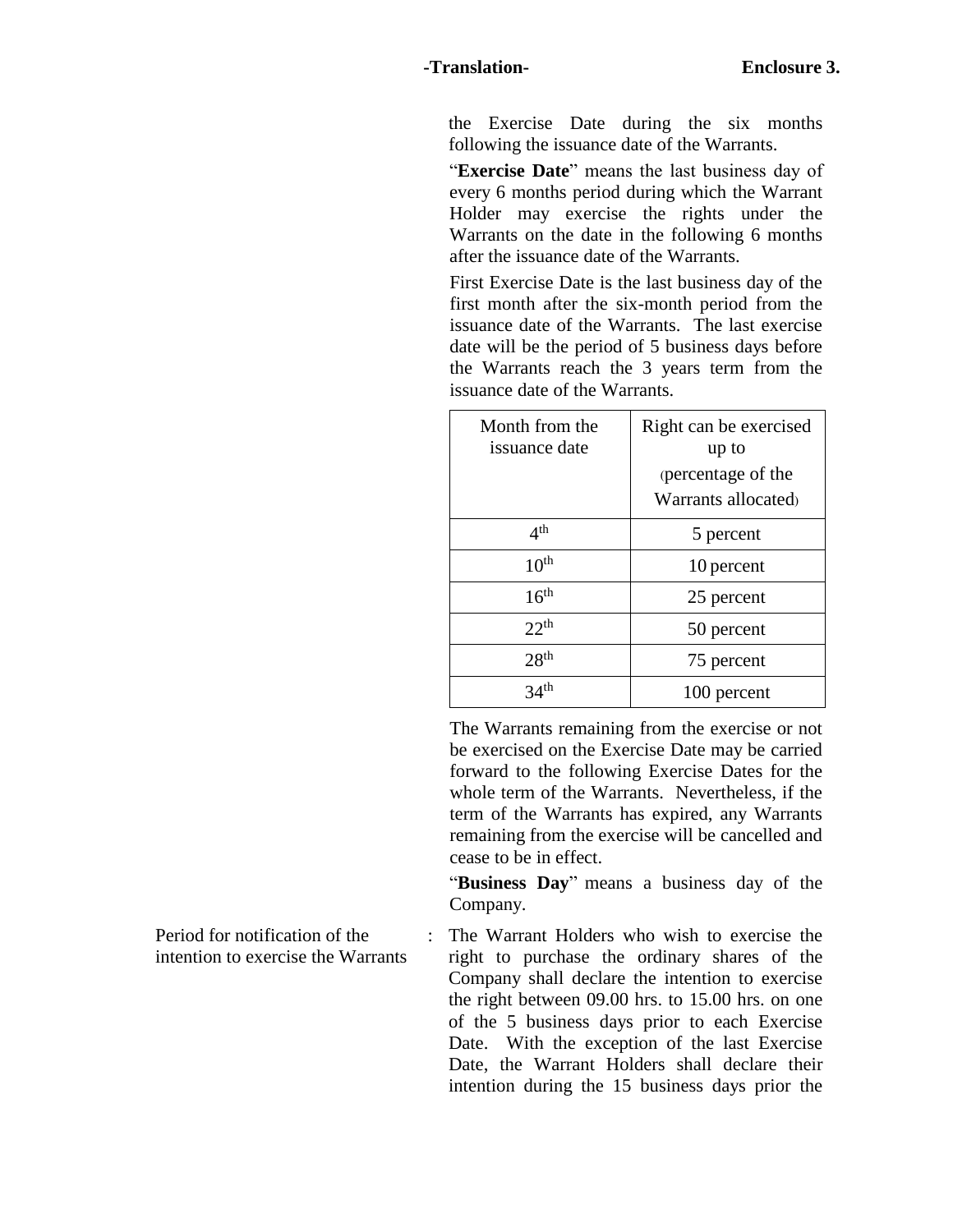last exercise date.

| Offering period                                                                     | $\ddot{\phantom{0}}$ | The Company shall offer the Warrants within one<br>year from the date on which the 2018 Annual<br>General Meeting of Shareholders approves the<br>issuance and offering of the Warrants.                                      |
|-------------------------------------------------------------------------------------|----------------------|-------------------------------------------------------------------------------------------------------------------------------------------------------------------------------------------------------------------------------|
| Allocation method                                                                   |                      | : Directly allocated to the directors, executives,<br>and employees with the details as set out Item 3,<br>exclusive of an assignee                                                                                           |
| Reasons to issue new shares to<br>accommodate the adjustments of<br>rights          |                      | The adjustment of the exercise price under the<br>conditions on the adjustment of rights, as stated in<br>the terms and conditions of the Warrants, which is<br>an event prescribed in the Notification of the SEC<br>Office. |
| Rights and benefits other than<br>those normally attached to the<br>ordinary shares |                      | -None-                                                                                                                                                                                                                        |
| Secondary market of the<br>Warrants                                                 | ÷                    | The Company will not file an application to list<br>the Warrants on the Stock Exchange.                                                                                                                                       |
| Secondary market of the ordinary<br>shares reserved to accommodate<br>the Warrants  | ÷                    | The Company will file an application to list the<br>ordinary shares reserved to accommodate the<br>Warrants on the Stock Exchange.                                                                                            |

## **3. Criteria and conditions for the allocation and exercise of the Warrants**

## **3.1 Criteria and conditions for the allocation of the Warrants**

- 3.1.1 The Executive Committee of the Company shall be authorized by the 2018 Annual General Meeting of Shareholders to:
	- (1) consider and determine the names of the executives and employees entitled to obtain the Warrants and numbers of Warrants allocated to each person.

No director entitled to the allocation of the allocated Warrants.

Therefore, no directors, executives, nor employees will be entitled to the Warrants in an amount exceeding 5 percent of the total number of Warrants.

(2) change, increase, or decrease of the number of the Warrants allocated to the executives and employees.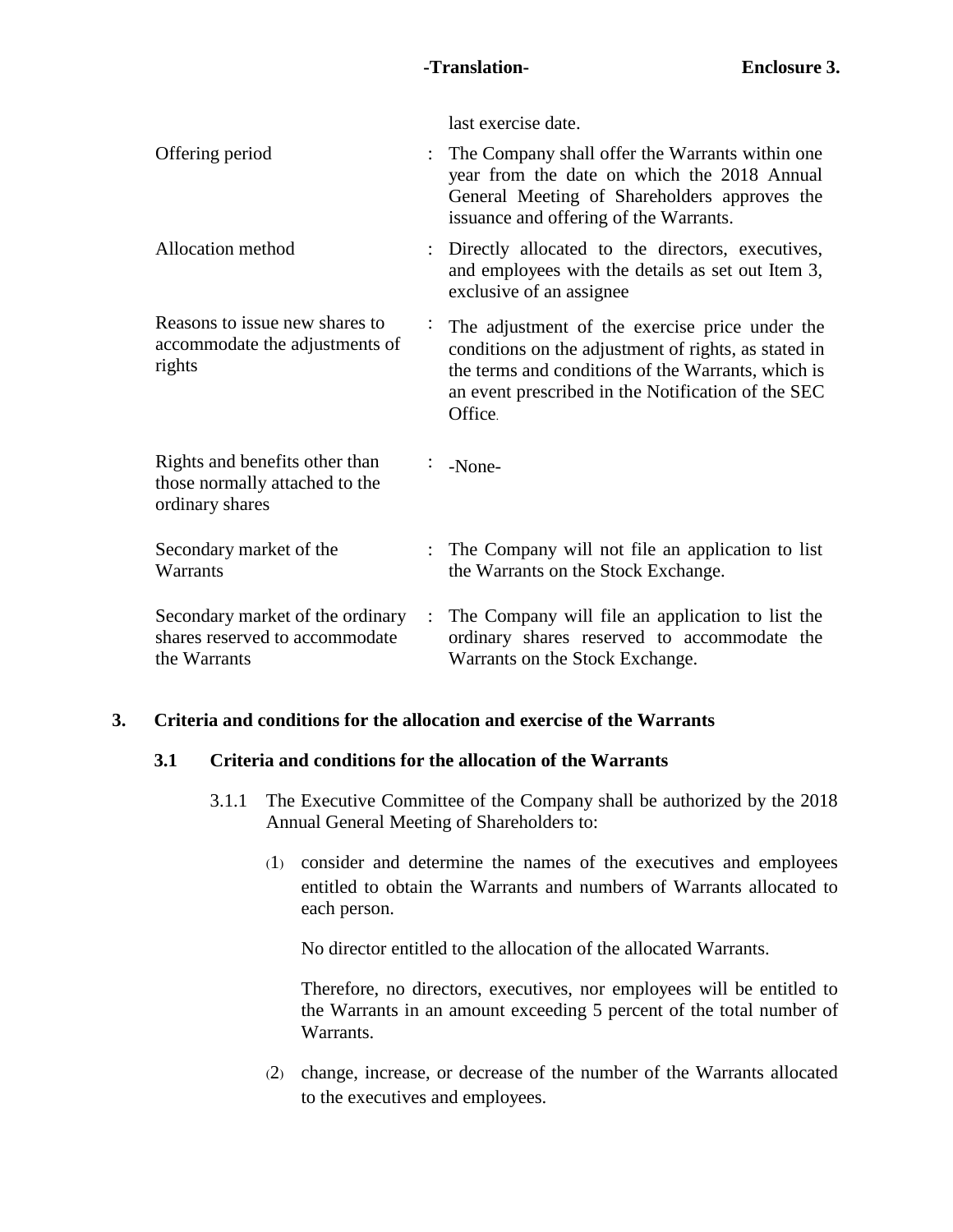### **-Translation- Enclosure 3.**

- 3.1.2 In the event that the directors, executives, and employees fail to exercise the right under the Warrants as specified in Item 3.2.2, the Company is able to allocate such Warrants received from the directors, executives, and employees to other executives and employees, as considered and allocated by the Executive Committee. In this regard, the Executive Committee shall take into account the relevant rules, conditions, and procedures in compliance with the Notification of the Capital Market Supervisory Board No. TorChor. 32/2551 Re: Offer for Sale of Newly-issued Securities to Directors or Employees, dated 15 December 2008 (including any amendment thereto) as well as other relevant rules and regulations.
- 3.1.3 The qualifications of the directors, executives, and employees who will be entitled to the allocation of the Warrants:
	- 1. Directors:

The directors entitled to the allocation of the Warrants shall be the directors of the Company as at the issuance date of the Warrants. In this regard, the independent directors of the Company will be allocated the Warrants in the number that such independent directors is not holding shares exceeding 1 percent of the total shares with the right to vote, after the exercise of right.

2. Executives and Employees:

The executives and employees entitled to the allocation of the Warrants must have been employed by the Company before 31 January 2018 or the executives and employees of the Company who are at least the  $4<sup>th</sup>$ level or equivalent.

In the case of the executives and employees employed since 1 February 2018 or the executives and employees of the Company in a position lower than the 4<sup>th</sup> level or equivalent, the Executive Committee of the Company will consider the allocation of the Warrants individually in accordance with the benefit to the Company.

- 3. The numbers of the Warrants to be allocated to each of the directors, executives, and employees are not required to be equal. The numbers of the allocation will depend on the position, experience, years of service, performance, potential, and the benefit to the Company.
- 4. Other cases apart from Item 1, 2, and 3, shall be considered by the Executive Committee of the Company.

## **3.2 Conditions on the exercise of rights under the Warrants**

3.2.1 The Warrant Holder must retain his/her status as a director, executive and employee on the Exercise Date.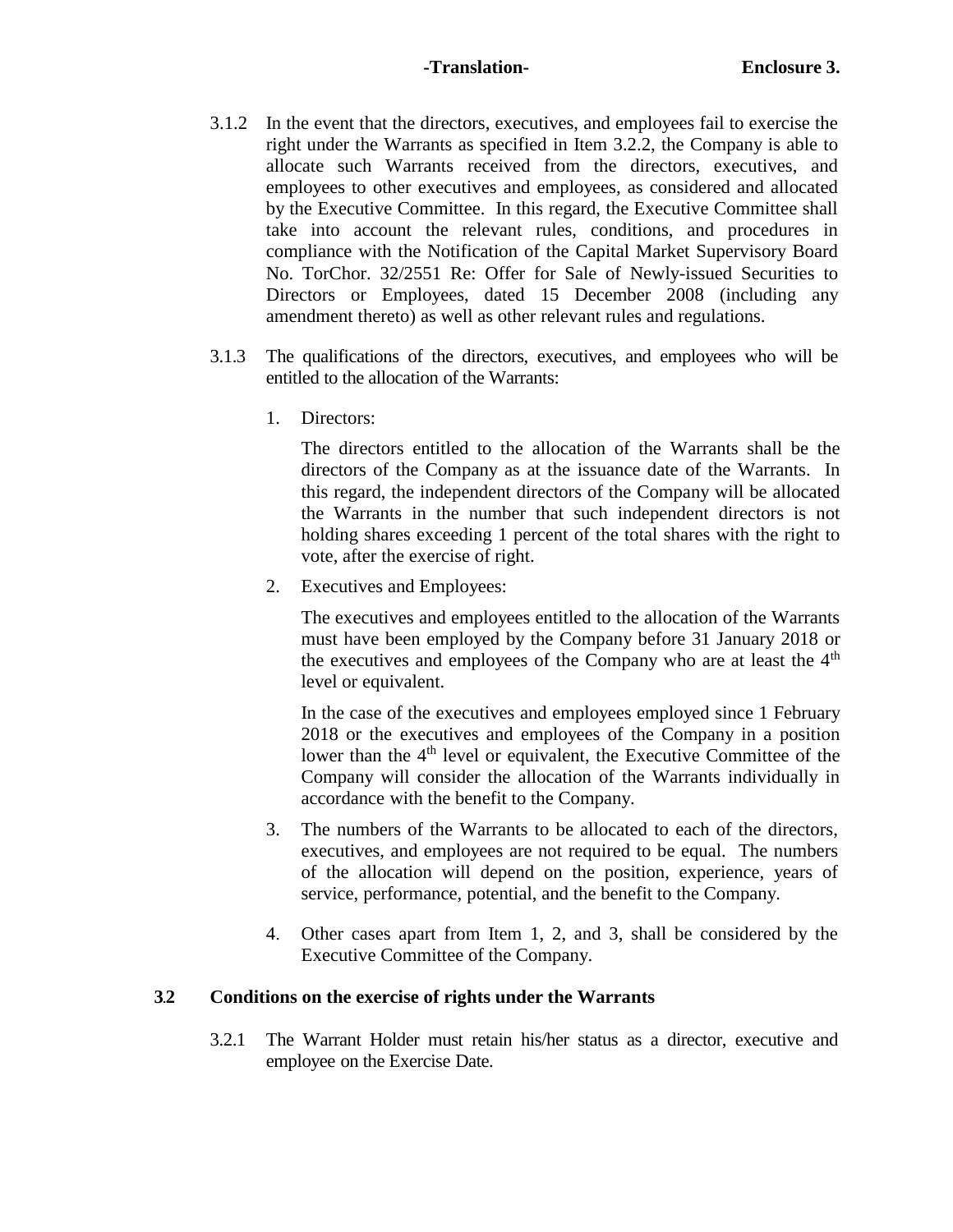- 3.2.2 The conditions for the Warrant Holder who no longer is a director, executive, and employee are:
	- (a) *Disability:* The right of the Warrants which have yet to reach the Exercise Date may be immediately exercised and the right of the Warrants in respect of which the Exercise Date has been reached may be exercised as per usual.
	- (b) *Death:* The right of the Warrants which have yet to reach the Exercise Date may be immediately exercised by the heir or beneficiary of the Warrant Holder, and the right of the Warrants in respect of which the Exercise Date has been reached may be exercised as per usual by the heir or the beneficiary of the Warrant Holder.
	- (c) *Retirement*: The right of the Warrants which have yet to reach the Exercise Date may be immediately exercised and the right of the Warrants in respect of which the Exercise Date has been reached may be exercised as per usual.
	- (d) *Termination of employment in any situation be including resignation, dismissal, or discharge:* The right of the Warrants which have yet to reach the Exercise Date will be under the discretion of the Executive Committee of the Company to determine the right to which such directors, executives, and employees are entitled as it deems appropriate on a case-by-case basis.
- 3.2.3 Unless otherwise determined by the Executive Committee of the Company, in the case in which the Warrant Holder ceases to be a director, executive, or employee including the resignation, dismissal, or discharge in any situation, the Warrant Holder shall no longer exercise the Warrants and shall immediately return the Warrants which have not been exercised to the Company. The Executive Committee of the Company is authorized to accordingly allocate such unexercised Warrants to the other executives and employees of the Company as it deems appropriate under the condition that the allocation must not result in the person to whom the Warrants are allocated holding an aggregate amount of Warrants of exceeding five percent of the total number of issued Warrants.
- 3.2.4 If the directors, executives, and employees fail to or partly exercise the right to purchase the ordinary shares under the Warrants, and the Warrants are at their expiration date, it shall be considered that the directors, executives, and employees of the Company waive the right under the remaining Warrants. Such directors, executives, and employees will have no right to claim any compensation from the Company.
- 3.2.5 The Executive Committee of the Company is authorized to consider, determine, or amend the conditions for the exercise of rights under the Warrants, which may be different from those specified above.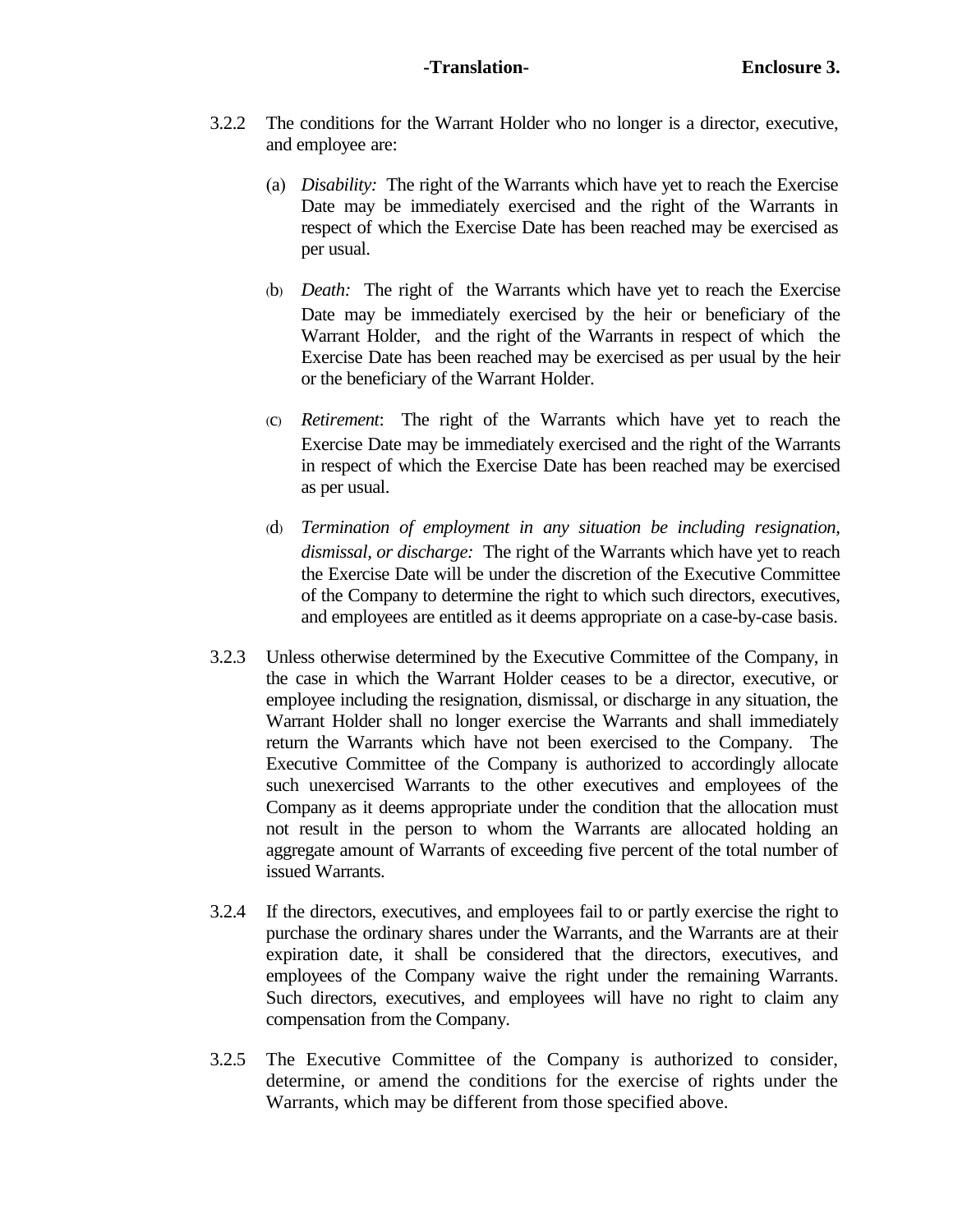# **4. List of all directors entitled to the allocation of the Warrants**

**-None-**

# **5. Effects on the shareholders**

## **5.1 Effects on Price Dilution**

In the event that the right under the 8,000,000 units of Warrants allocated to the directors, executives, and employees is fully exercised, the issuance and offering of the Warrants to the directors, executives, and employees will affect the market price of the Company's shares (Price Dilution) which can be calculated as follows:

Market price before offering – Market price after offering\* Market price before offering

## Remarks:

| * Market price after | (Market price before offering x) | (Exercise price x Number of shares) |
|----------------------|----------------------------------|-------------------------------------|
| $offering =$         | Number of paid-up shares)        | reserved for this offering)         |
|                      |                                  |                                     |

Number of paid-up shares  $+$  Number of shares reserved for this offering

Note that the exercise price of the Warrants allocated to the directors, executives and employees in the average weighted of ordinary shares of the Company the Stock Exchange of Thailand ("**SET**") is back dated for 15 consecutive days affecting the market price of the Company's shares to decrease by Baht 0.0005

# **5.2 Effects on Earnings per Share Dilution and Control Dilution**

In the event that the right under the 8,000,000 units of Warrants allocated to the directors, executives, and employees of the Company is fully exercised, the issuance and offering of the Warrants to the directors, executives, and employees will have an impact upon the decrease of the earnings per share dilution and control dilution which can be calculated as follows:

| this offering                                                                                     |  | Number of reserved shares in : Not exceeding 8,000,000 shares (with the<br>par value of Baht 0.50 per share)      |
|---------------------------------------------------------------------------------------------------|--|-------------------------------------------------------------------------------------------------------------------|
| the Company                                                                                       |  | Number of total issued shares of $\therefore$ 1,626,297,347 shares (with the par value<br>of Baht 0.50 per share) |
| Effects on the earnings per $\therefore$ 0.0049 percent<br>share dilution and control<br>dilution |  |                                                                                                                   |

Number of reserved shares in this offering Number of paid-up shares $* +$  Number of reserved shares in this offering